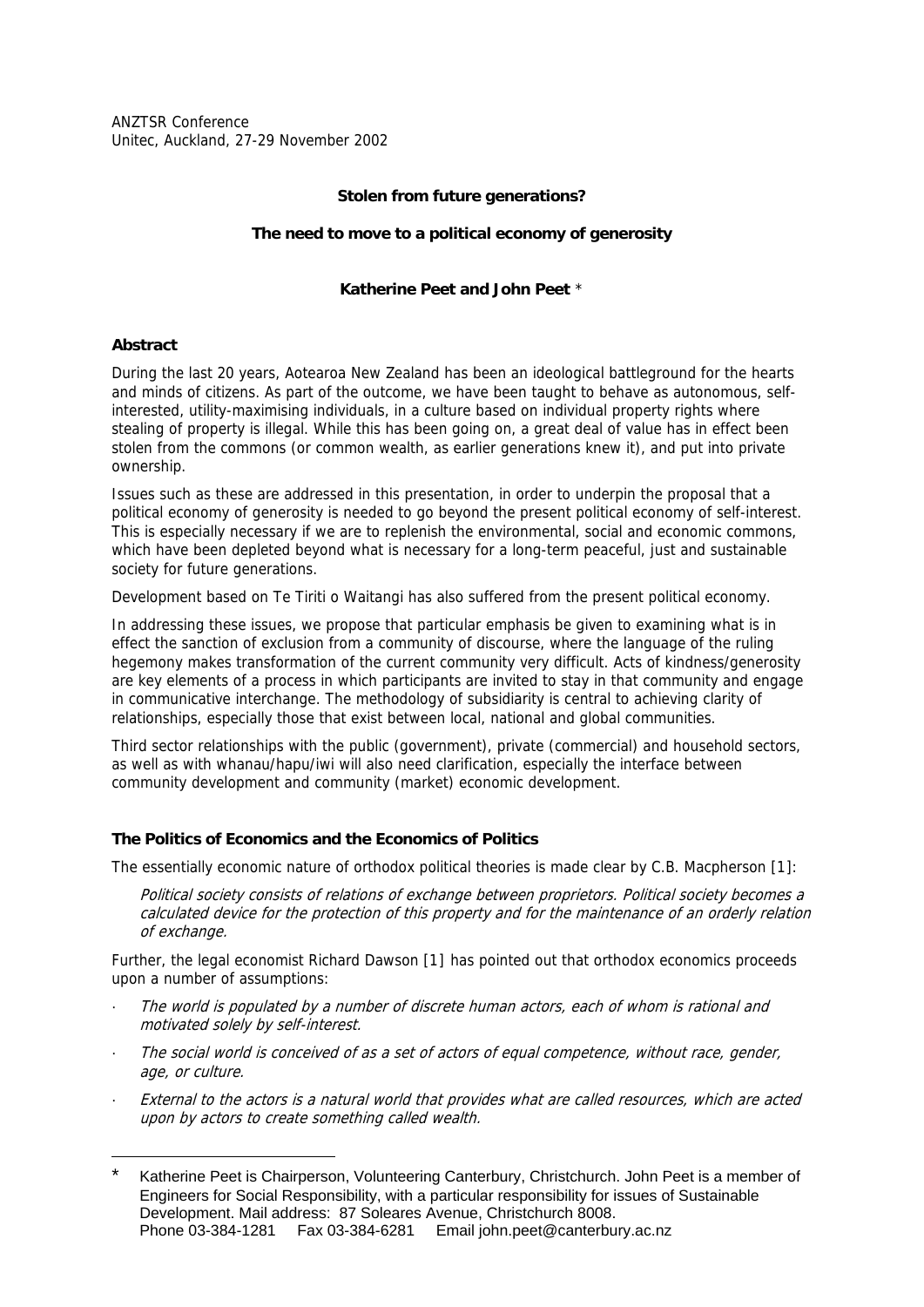- The central activity of the actors is exchange -- a process by which one actor exchanges some item within his [sic] dominion for an item within the dominion of another, or, far more commonly, for money which is the medium of exchange.
- · The central principle of the system is that everything is at least hypothetically interchangeable.
- · Each actor is assumed to be motivated by an unlimited desire to acquire or consume.
- Since each is only interested in their own welfare, each is in structural competition with all the others.
- Exchange is the method of determining value, which, tautologically, is said to be the price for which items are sold.
- · In the world of economics individual actors function according to what economists call rationality. This is a reasoning process that consists of identifying items of potential consumption or dominion in the world, and calculating their value in dollar or other common terms. The outcome, it is said, at least under certain conditions -- is global efficiency and maximum satisfaction.

US economist Lester Thurow adds to Dawson's critique with the following [1[\]:](#page-7-2) 

No other discipline attempts to make the world act as it thinks the world should act. But of course what Homo sapiens does and what Homo economicus should do are often quite different. That, however, does not make the basic model wrong, as it would in every other discipline. It just means that actions must be taken to bend Homo sapiens into conformity with Homo Economicus. So, instead of adjusting theory to reality, reality is adjusted to theory.

Similar comments are made by the critic Bruce Jesson, in his incisive analysis of economic policies in Aotearoa New Zealand [1[\].](#page-7-2) Adherence to a political creed based on the idea of the "rationality of the market" has dominated NZ politics since 1984, and as examples of the results, Jesson concludes that "Speculative finance has gutted New Zealand's productive economy .... and society as a whole has been autted with it" [1[\].](#page-7-2)

It is because of these and related outcomes of the so-called "New Zealand Experiment" [1[\]](#page-7-2) that we wish to examine the question of what has been "stolen from future generations".

## **Alternative Approaches**

In examining this question we first draw attention to work by economists that goes beyond the position of orthodox economic theory. Dawson [1[\]](#page-7-2) quotes the political economist Joan Robinson, who once said. "It is the task of the economist to . . . justify the ways of Mammon to man." Dawson comments:

Unlike Robinson, few economists appear to question whether or not the logic of rationality and self interest leads not to human satisfaction but the loss of humanity itself. Where is our capacity to love, give and be generous? Can a community function and exist without these sentiments? The answer is, perhaps by definition, no. So where might an economics of generosity begin?

The economist Clive Hamilton has some suggestions in this context [1[\]:](#page-7-2) 

Some people accuse the conservation movement of campaigning with quasi-religious fervour. But if religion means a return to the deepest spiritual and moral values, a reconnection between ourselves and our source in the natural world, is that not a cause for celebration? Are not the gravest ills of our society, and the gravest ills of ourselves, due to the selfishness, the greed, the alienation and the ingratitude that grow directly from the separation of our daily lives from our true natures? I am not suggesting that we replace science and economics with religion. I am arguing that we need to be chemists and alchemists, economists and moral philosophers, rational thinkers and numinous believers. In other words, we need to transcend duality and become whole.

It is at this point that we propose a synthesis that attempts to answer the question in our title. Because of the dominance of economics in the current political economy, we begin with the need to expose the limitations of current orthodox economics (see above). Our synthesis also starts with a framework for a new economics. We find it in the relatively recent movement to develop an Ecological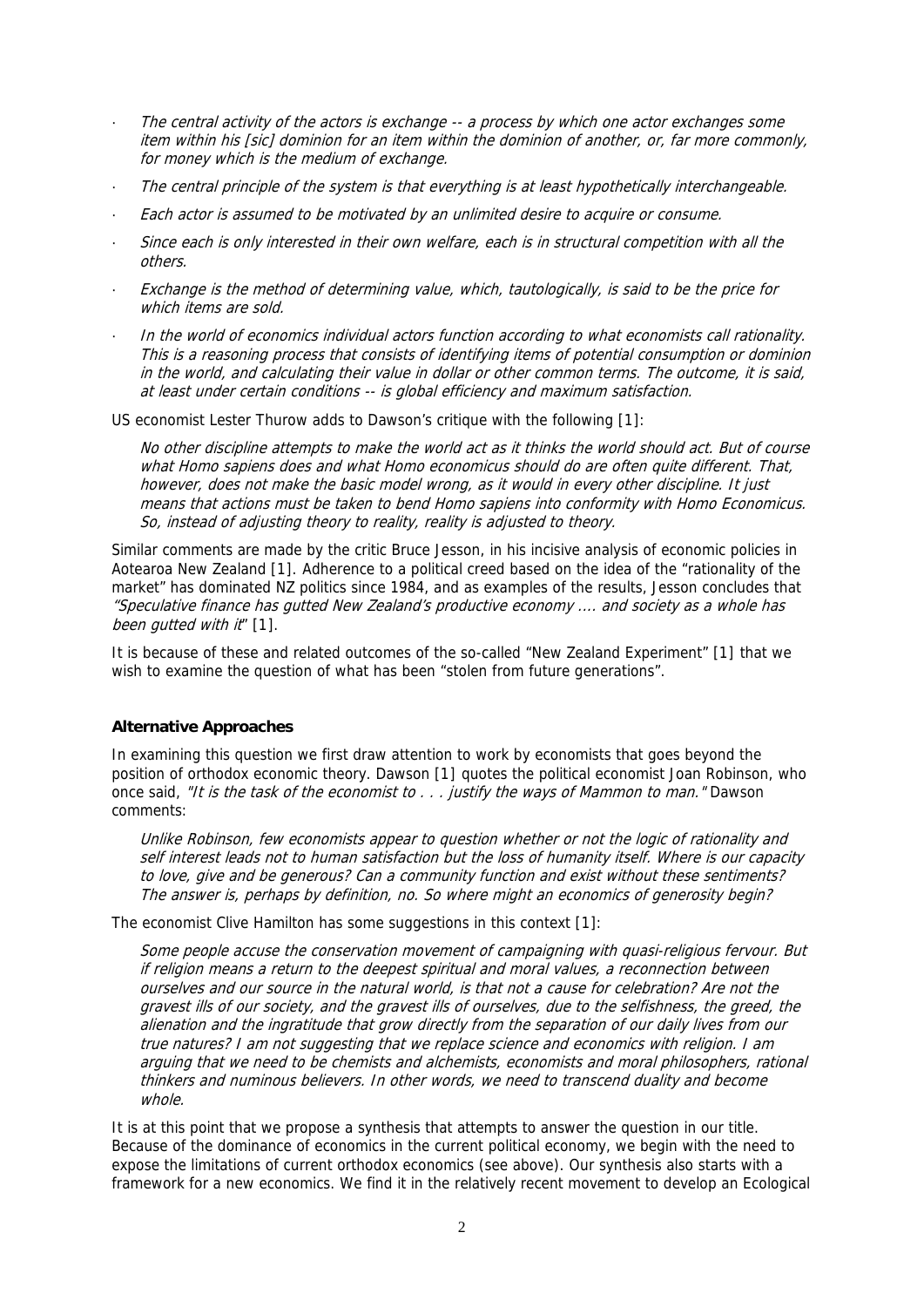Economics whose primary concern is that of sustainability [1[\]](#page-7-3) and sustainable development (SD). Such a whole-system economics [1[\]](#page-7-3) concentrates on the implications for sustainability of the totality of human activities on a global scale. This form of economics takes the following concerns into account [1[\]:](#page-7-3) 

- · the generally discontinuous behaviour of complex real-world economic, social and economic systems (i.e. systemic non-linearity);
- far-from-equilibrium thermodynamics, giving rise to evolutionary indeterminacy;
- · concern about the widely-held belief that the economy can continue to grow indefinitely within a non-growing ecosphere;
- · the potentially catastrophic and irreversible trends that are currently observable in global lifesupport systems;
- · the destabilising effects of today's social and inter-generational inequities;
- · the distorting effects of wealth and power on public and international policy, affecting all of the above.

Most of these concerns cannot be adequately understood through monetary analysis - they also require institutional and political-economic frameworks and/or biophysical approaches.

## **Triple Bottom Line Reporting**

As one response, Triple Bottom Line (TBL) reporting has been introduced in recent years. Its origins are highly commendable, in that it aims to address issues such as:

- The need for radical changes in our relationship with the earth (environmental)
- Much greater justice for the poor of the world (social)
- Transformation of our economic systems (economic).

It is an exciting and daunting challenge - and one which most TBL reports fail to come to grips with. We note here that Te Runanga o Ngai Tahu has introduced the Quadruple Bottom Line by adding cultural considerations [1[\].](#page-7-3) 

In practice, the economic - or more commonly the financial - bottom line is obtained by methods that are authorised by the Society of Accountants, and are subject to audit. Social Auditing has been introduced to bring in the social dimension, and Environmental Impact Assessment for the environment. To be blunt, however, as Gray and Milne point out [1[\]:](#page-7-3)

Thus the triple bottom line is not a triple bottom line at all but a financial bottom line with a little bit of social and environmental added". While TBL "... is a nice-sounding phrase that encourages us to start thinking about organisations as more than economic entities and potentially focuses attention on good quality social and environmental reporting ... there is an essential conflict between financial and other bottom lines which, for the foreseeable future at least, the financial will always win.

To give one example, when Shell Oil published their first TBL report, the associated text acknowledged that:

When others talk about the three pillars of sustainable development, they sometimes ignore or overlook the fundamental economic factors which are so central to human progress. For us, wealth creation and economic prosperity remain at the heart of all that we do.

That comment fits neatly with one in a March 1994 discussion paper from the NZ Government, in the following statement on Climate Change policy:

The Government has already determined that it will only take steps on climate change measures that are **consistent with continued economic growth and will not reduce New Zealand's**  *international competitive advantage.* (Emphasis as in the original)

Unlike TBL, the emerging field of ecological economics has the potential to provide a holistic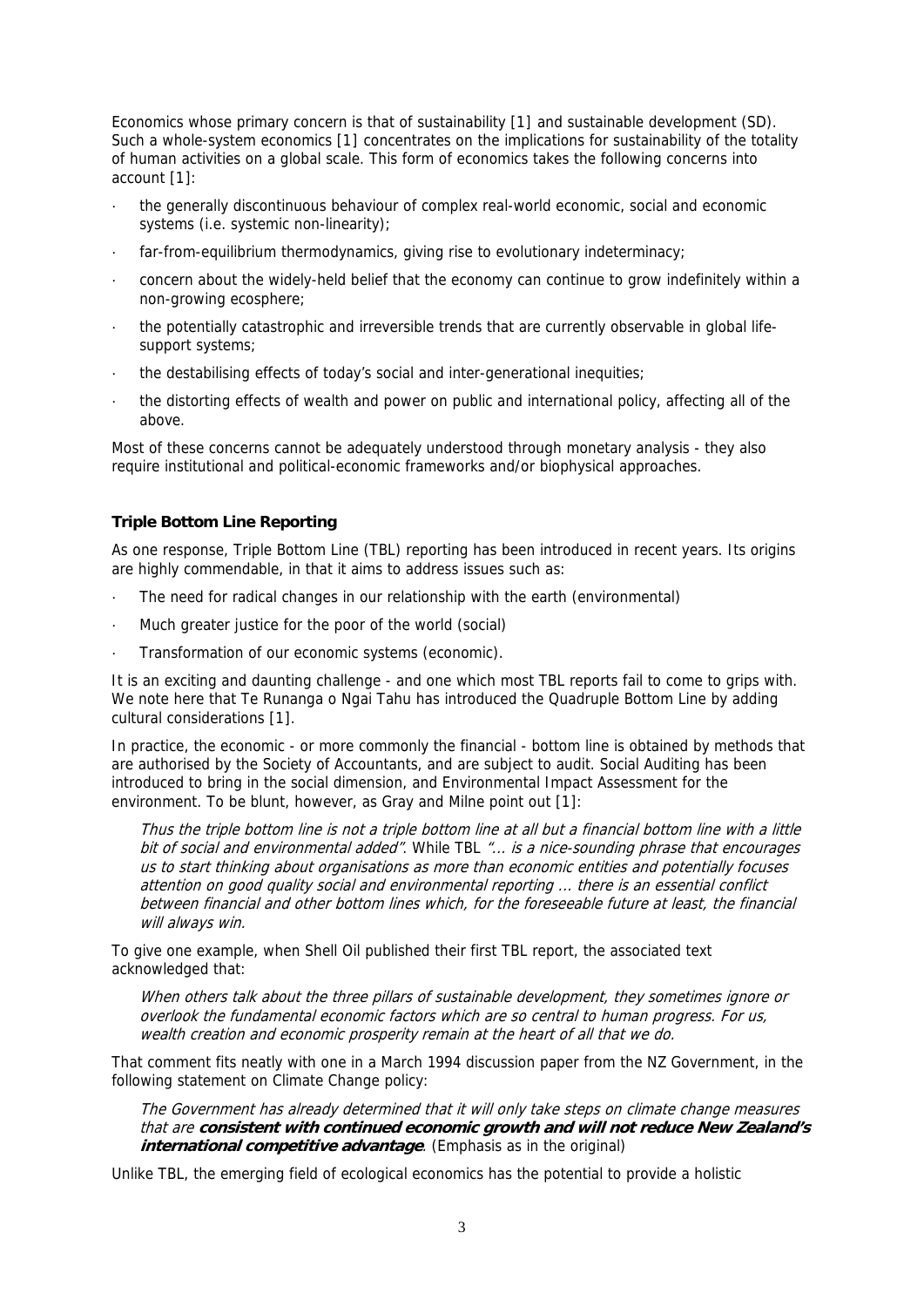framework for sustainable development, via Systems approaches. A shift to a political economy of generosity does not mean that we lose the ability to do sound economic planning; it implies however, that economics is seen clearly as a tool, not a blueprint for social development, as has been the case during the political economy of self-interest of the last 17 years..

### **Towards a Change in Social Relationships**

In asserting the need to move from simplistic, market/monetary-based models of development, we see the need to move away from prescribing social relationships within the terms of the orthodox economic model. Our goal is a community ethics-based system based upon individual and collective criteria, which first identifies and names the key issues at stake and then puts in place, wherever possible, community-initiated means to determine how these issues should be resolved [1[\].](#page-7-4)

Our approach is, therefore, unashamedly ethical and normative as well as scientific, and we assert that hermeneutics and narrative approaches are no less valid than science or economics. We are aware that this will require not only inter-disciplinary conversations, where questions from all current disciplines are addressed, but also trans-disciplinary developments which, while having their origins in former disciplines, respond to new questions and create new frameworks for thinking.

The issue of satisfying human needs and addressing poverty is a key element of a new democracy which could develop a political economy of generosity. Simple fiscal solutions to the problem of poverty or poverties are seldom adequate to address the complexity of real situations [1[\].](#page-7-4) Satisfiers of poverties need to be identified via procedures that are guided by ethical principles clarified through community processes within an identified framework. Without such a Systems approach, society will remain hooked into perpetually searching for the political-economic "magic bullet" to ensure poverty alleviation, and will not find ways to work on new responses.

In summary, then, it is only when policy development is guided by a clear goal and firm ethical principles that it can go beyond narrow economic theory or simple political expediency. It is only when policy development is resourced by an understanding of the interdependence of all parts of the total system of people, society, economy, and environment that sustainable outcomes will be achievable. This requires a move from the political economy of self-interest to the political economy of generosity, where there is understanding of the meaning of "enough".

#### **From Here to There**

One of the key steps in moving forward from the current political economy is for the Third Sector, alongside whanau/hapu/iwi, to have a high profile [1[\].](#page-8-0) While reference to the voluntary sector as the "third" sector is inaccurate (at least historically), as it is really the "first" (having been there before either government or business), naming the sector as "third" highlights the essential role of the voluntary sector. It emerges in response to the power of the statutory (Government) and commercial (Business) sectors. It is the place where creativity and justice can emerge and is thus critical to understanding ways to the future.

Incorporating volunteering in policy development has the potential to bring visibility to those things that have made invisible by the previous approaches to social planning [1[\]:](#page-8-0)

There is more at stake in the volunteering experience than a sense of delivering and receiving fair treatment from strangers. Rather, what counts here is the capacity for compassion, kindness and caring. In bringing these human qualities into the public domain, volunteers are developing new ways to relate to strangers. By expanding our understanding of civility to include caring for 'generalised others', volunteering shows democracy's human face.

Because the Third sector has the potential to promote an alternative framework it is vital that it is not forced or encouraged (often under implicit or explicit threat of exclusion from funding opportunities) to be limited to the market model, where measuring, counting and contracting are the focus of reporting. Under such circumstances it is then implicitly defined - in economic terms - as a Service, rather than as what it has the potential to be, namely the creative edge that defines injustice and inequity in response to present-day reality. In any situation where the rules of the Government and the commercial sector are inextricably reduced to a market framework, social relationships and Treaty development alike are reduced as far as possible to fit within that framework.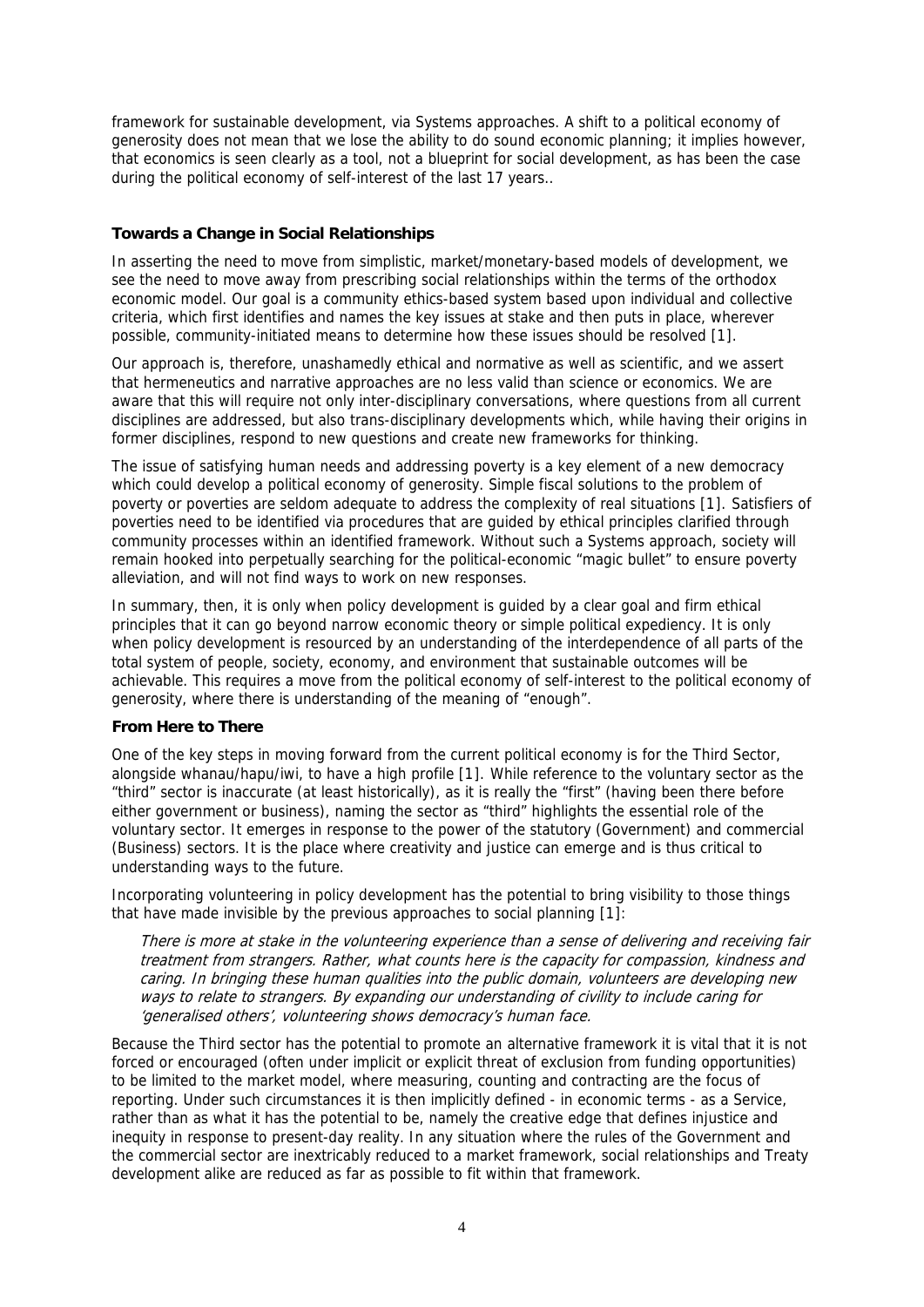We believe it is urgent for action to be taken to address the ongoing commodification and imposition of market approaches to social planning - even though they may be green-washed or otherwise disguised, albeit with good intentions. If deliberate planning to reverse the loss of the commons is not introduced, future generations will be unable to meet their hopes and aspirations.

### **Towards a Political Economy of Generosity**

As an example of what "there" might look like, we envisage the state of restoration and replenishment of the Commons [1[\].](#page-8-0) In this context, we mean Commons to mean not only the physical commons, but also the social, the cultural and the economic.

Our starting point for this move is the recognition that our systems are dominated by monocultural and monolingual processes. In Aotearoa New Zealand we believe the shift needs to be within the framework of Te Tiriti o Waitangi (the Treaty of Waitangi - Maori text). Our commitment is to work in solidarity with the indigenous Maori peoples (*tangata whenua*) as they collectively retain and regain their self-determination (*tino rangatiratanga*). As non-Maori (*tauiwi*) ourselves, we see it to be appropriate to work for an honourable Governance (*Kawanatanga*) in this land as a contribution towards a just, peaceful and sustainable world.

A five-step process is proposed, for those who are not Maori:

- Seeing the Treaty-based approach as a whole
- · Planning the process by which society can move from a concentration on individual rights to one based on community ethics
- Identifying and building on existing strengths and assets
- · Organising production and distribution of goods and services (i.e. activity in the economy) in a way that does not conflict with these goals, while at the same time identifying and accounting for "bads and disservices" in the process
- Mapping the connections between parts of the whole, and celebrating! [1]

While this process is, naturally, focussed on Aotearoa New Zealand, the 1994 Draft UN Declaration of the Rights of Indigenous Peoples suggests a similar approach may be appropriate in other lands.

What follows are some suggestions for indicators of the state of restoration of the Commons.

## **Rangatiratanga**

The first suggestion of an indicator is the level of understanding of the importance of *tangata whenua* regaining and retaining tino rangatiratanga.

The status and rights asserted in the *Declaration of Independence He Wakaputanga o Te* Rangatiratanga o Nu Tireni were guaranteed protection in te Tiriti o Waitangi [1[\].](#page-8-1) This will require examination of the history of Aotearoa New Zealand. Published histories are only now rediscovering the truth [1[\].](#page-8-1) 

It may be useful to note here the reservations of Rewa, principal chief of Kororareka, as long ago as the occasion of the signing of te Tiriti o Waitangi on  $6<sup>th</sup>$  February 1840 [1]:

Chase away this white chief; what has he come to do here? To take away the freedom which you now enjoy. Do not believe in his words, do you not see that henceforth you will be mere slaves? That soon he will be employing you to make roads and break stones on the highways?

It has been pointed out by Gray (*Upoko Runaka, Te Runaka ki Otautahi o Kai Tahu*) [1[\],](#page-8-1) that in a context where kaupapa Maori is observed, voluntary activity [third sector] fits into the Maori world as an expression of the Maori philosophical cornerstones of collective consciousness, of collective wellbeing, and of collective responsibility, as espoused in the overarching philosophies of the people. Gray explains the philosophy through the maxim *Aroha ki te takata a rohe* - love and goodwill towards all people. This in turn is integral to the concept of *rangatiratanga*, or leadership; "... being energised by the divine spark, to be liberated as a means towards achieving absolute freedom.", which in turn is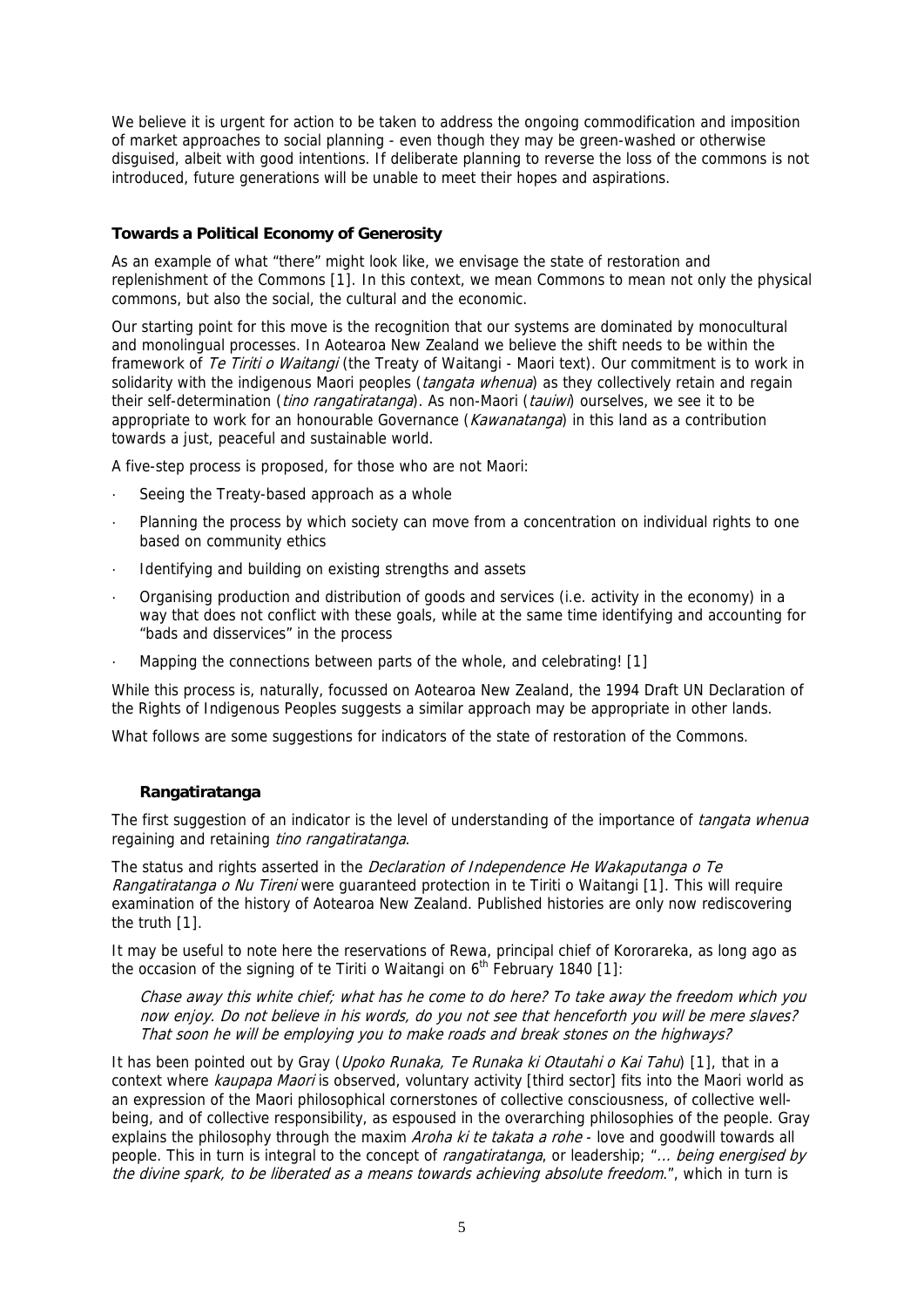#### "... a state of fulfilment of being."

In a recent seminar, Tuwhakairiora Williams [1[\]](#page-8-1) stated: "A leap of faith and high levels of trust will be required to make the difference needed, in the quest by whanau hapu iwi Maori, for well-being."

In his critical analysis framework underpinning Maori social wellbeing in supervision and placements, Leland A Ruwhiu [1[\]](#page-8-1) identified 5 key goals to support the development of Maori wellbeing. These included the promotion of generosity, which he described as *"Being aware that when you gather* together all can benefit from the processes, thinking and experiences"

In another presentation [1[\]](#page-8-1) of the essence of *Kaupapa Maori*, Mark Solomon (Kaiwhakahaere, Te Runanga o Ngai Tahu TRONT), described the six overarching values that govern their work. They are listed in the TRONT Annual Report [1[\]](#page-8-1) as:

- Whanaukataka family
- Manaakitaka looking after our people
- Tohukataka expertise
- Kaitiakitaka stewardship
- Kaikokiri manutioriori warriorship, or having passion

If the road blocks in the way of *tangata whenua* regaining and retaining *Tino Rangatiratanga* are to be removed, *Tauiwi* must address issues of power and control in relation to the current limitation to the market framework. Both tino rangatiratanga (the superlative form of rangatiratanga) and community-based ethics are inherently collective in nature and must not be reduced to individual, self-interested utility-maximising behaviour, via establishment of property rights (including over what was previously the commons, or common wealth). The current dominant framework requires *tangata* whenua to address conflicts of interest involving issues of resources and society with tools that involve legal and/or economic processes which are inherently inimical to their view of those issues.

Attention to the limitations of the market framework, along with ensuring a higher profile for the Third Sector, will assist the development of community-based ethics and sustainable living - a political economy of generosity. We will need to examine matters of public trust, stewardship, common good, and the preservation of the things we hold dear or precious and cease relying on obtaining power through competition for property rights. Arbitration of disputes must become much more than the vesting of control over resources held in private hands. In particular, relationships between organisations at local, regional, national and international levels will need to begin with active relationship between the people in those organisations and their local *mana whenua* group(s) [1].

#### **Subsidiarity**

apparent chaos that may be inferred from our proposals. Our second suggestion for developing indicators of replenishment of the Commons is to highlight the importance of Subsidiarity [1[\]](#page-8-2) [1[\].](#page-8-2) We believe this has the potential to bring order out of the

Subsidiarity requires that the group affected by a decision is, as far as possible, the group which makes the decision. It also embraces the understanding that there are different sites for different aspects of decisions, e.g. local groups make certain decisions, regional or interest groups make others, national and international groupings, as appropriate, make others.

This commitment to "no bigger than necessary" needs to be juxtaposed against a no less strong counter-principle, that wherever the welfare of a community requires concerted common action, the unity of that common action must be assured. Thus, "no bigger than necessary" has as its corollary, "as big as needed to achieve the common good." This body of thought on subsidiarity argues that the State should act in ways that utilise and favour, rather than simply supplant, voluntary associations.

Subsidiarity requires respect for local relationships as the basis of decision-making. The fact that te Tiriti o Waitangi was signed with hapu is compelling evidence for Tiriti-based development to be driven by subsidiarity.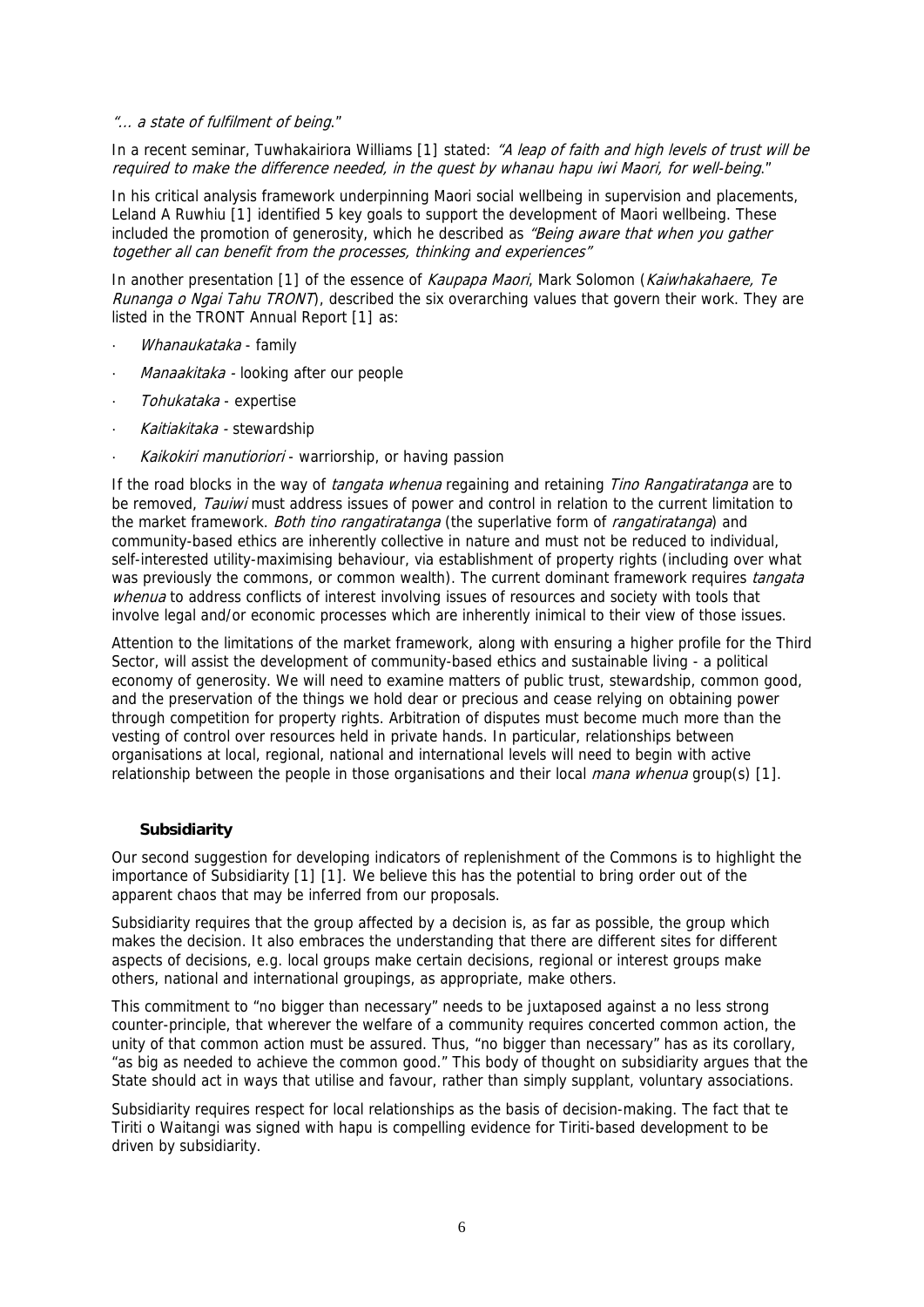## **Gifting**

A third suggestion to indicate whether or not the Commons is being restored, is to affirm Gifting.

This requires addressing the reductionism which encourages humans to think of themselves as items of production, consumption and exchange (i.e. commodities) [1[\].](#page-8-2) In this land we are fortunate that tangata whenua have never lost the full meaning of such gift relationships (koha).

Gifting is distinct from informal exchange relationships; it has no immediate or direct expectation of monetary reward or equivalent *quid pro quo*. In promoting the need to consider gifting, however, we do not at the same time assume that an individualist approach is valid. In collective gift relationships, care must be taken to ensure the autonomy of the gift-giver is enhanced.

Essential to this is to be advocates, as was Plato, of "free will" rather than the limited "free choice". Here, we argue [1[\]](#page-8-3) that the human will, unlike inanimate things, can initiate its own activity. We will need to be aware that modern psychology has provided a new area of discussion about free will, as it has introduced a new source of determinism, the unconscious. This new source still faces the problems that have always accompanied discussions of free will, the possibility of human improvement, and the question of personal responsibility.

Exploitation must be avoided. This experience of giving and receiving is fundamental to the building of community, where the whole is greater than the sum of its parts. The gift response may well enable the reframing of those assumptions about individualist behaviour which lie behind the market framework approach to social planning.

While no-one knows where the affirmation of gifting would lead, we believe it would enhance a political economy of generosity and it would at the very least be better than the current imposition of an ideology which fails to reflect the full range of human experience and wisdom.

## **Language**

Our final suggestion for determining the state of the Commons is to focus attention on the place of language in determining who gets what in society.

Language, which is socially constructed, is the medium through which we constitute the social world. In this view of language, the single language called for by economists can be seen as a form of cultural imperialism, amounting to a call to extinguish those communities not able or willing to participate. The way in which language is used to make or break communities needs to be made transparent. Dawson [1[\]](#page-8-4) provides a useful example of this in his examination of the history of te Tiriti o Waitangi in the context of language.

Another example is how language can be used to ensure that everyone's contribution to society is recognised and valued. This will require acknowledgement that the current "employment" society does not do this and that the idea that employment as a fair way to distribute income is profoundly flawed [1[\].](#page-8-5) As Hon Ruth Dyson pointed out in a recent address" [1]:

There are roughly 3.8 million people living in New Zealand. About 1.75 million of us are in paid jobs. A further 120,000 are actively looking for a job. This leaves around one million working age people who are not in paid employment or actively seeking paid employment. They may be doing voluntary work, domestic labour, caring for children, the sick and older people, or engaged in training or education. To leave these people out of the definition of 'work' would be to ignore their contribution to our economy and communities, as well as their needs and rights.

The recognition of voluntary work as work done of one's own free will, unpaid and for the common good Aroha Ki Te Takata A Rohe introduces responsibility and obligation and goes beyond the limitation to the simplistic ideology of free choice. This was aptly summarised by a 94 year old's poem [1[\]:](#page-8-7) 

When someone raises voices of dissent Against those things that violate her creed The sound is drowned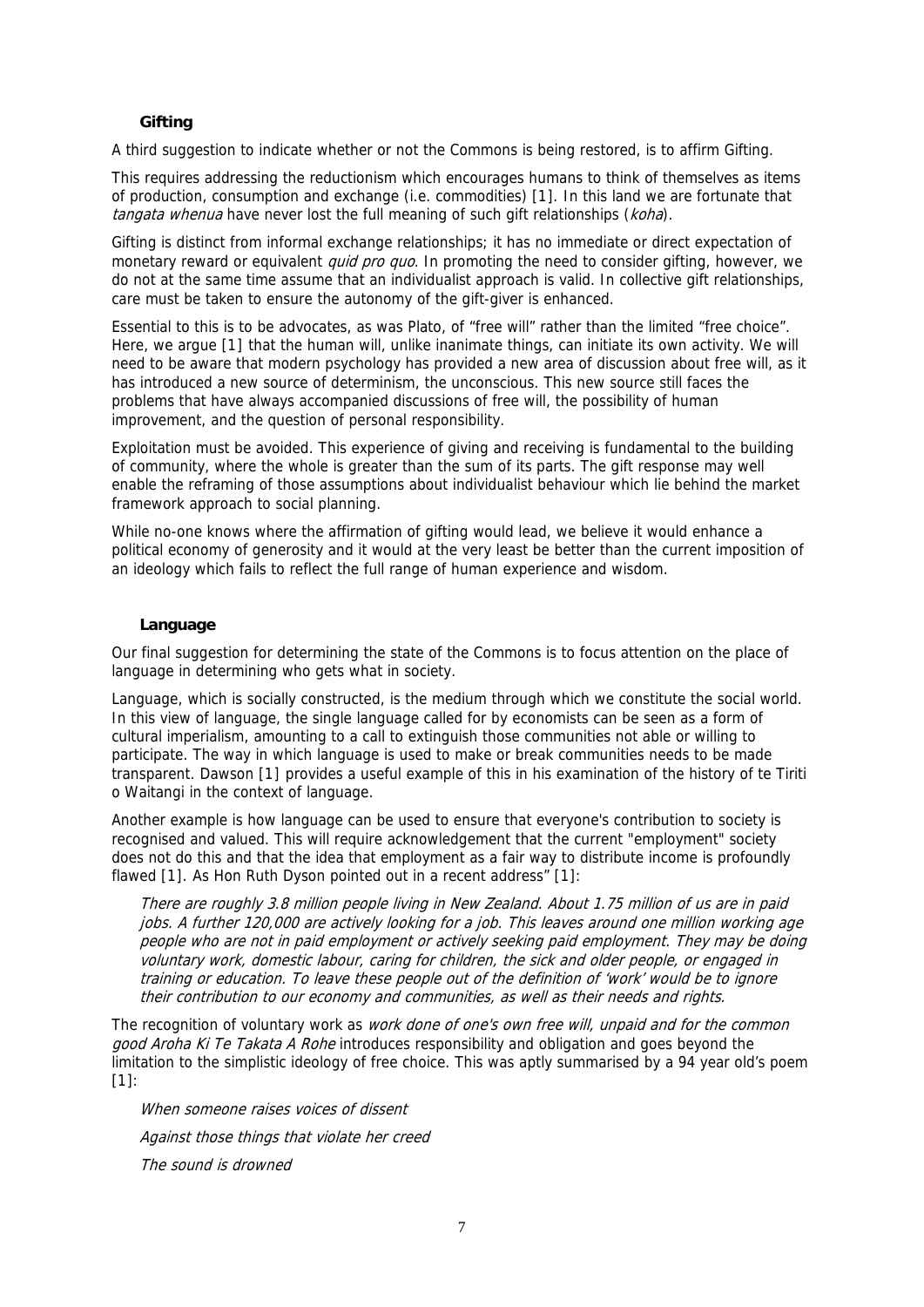By those who value choice above the drab indecency of need

## <span id="page-7-1"></span>**Conclusions**

Voluntary associations in the Third Sector have a key role in the shift from a political economy of self interest to one of generosity. This shift is, we suggest, urgent if there is to be a halt in the loss of that which we hold in Common. Finding ways to recognise and resource behaviour that is no longer based on the assumptions of the market approach to social planning are vital to prevent further loss. Ecological economics is critical to sound use of the market, as we move to a political economy of generosity.

The political economy of generosity, underpinned by transdisciplinary insights including those from ecological economics, is a far cry from the political economy of self-interest, which has been underpinned by the assumption that human beings act only in their own self-interest, expressing their independent individual preferences in such a way that the market responds to this demand. To move on from the fiction that the market will respond to such demands requires understanding that the market only responds to *funded* demand, not to unfunded demand.

In order to enhance the possibilities of a shift to a political economy of generosity, we have suggested indicators of restoration and replenishment of the Commons. These need urgent consideration if future generations are to be able to work together for the common good and not be limited to the individualistic pursuit of personal gain [1[\].](#page-8-8) 

# **References and Notes**

- i. Richard Dawson, Department of Economics, Waikato University, Hamilton, NZ, private communication 1999.
- i. Lester C Thurow, *Dangerous Currents: The State of Economics*, Vintage Books 1984 p 21.
- i. Bruce Jesson, *Only Their Purpose is Mad*, The Dunmore Press, New Zealand, 1999.
- i. Jesson, op cit p 12.
- i. Jane Kelsey, *The New Zealand Experiment*, Auckland University Press/Bridget Williams Books, 1995.
- i. Dawson, op cit.
- <span id="page-7-4"></span>i. Clive Hamilton, *The Mystic Economist*, Willow Park Press, Australia, 1994 p 11.
- i. See, for example, John Peet, *Energy and the Ecological Economics of Sustainability*, Island Press, USA, 1992.
- i. The term "economics", being derived from the Greek "oikonomia", already has whole-system connotations, but these have largely been lost in the search for "scientific rigour" within mainstream neoclassical economics, over the last century.
- <span id="page-7-3"></span>i. Adapted from material in a letter from William E Rees, University of British Columbia, Vancouver, Canada, 23 October 2002.
- i. Te Runanga o Ngai Tahu Annual Report 2002.
- <span id="page-7-2"></span>i. Rob Gray and Markus J Milne, *Sustainability Reporting: Who's Kidding Whom?*, Department of Accountancy, University of Otago, Dunedin.
- i. Katherine Peet with John Peet, *Let's Move From Rights to Ethics*, Conference on Social Cohesion, Justice and Citizenship - the Role of the Voluntary Sector, Wellington, July 1996 (We invite interested readers to contact us (address and email at the bottom of the first page) for a copy, specifying whether a hard or an electronic copy is preferred).
- i. Katherine Peet and John Peet, *Poverties and Satisfiers: A Systems Look at Human Needs. Creating a New Democracy*, Poverty, Prosperity, Progress - Devnet Conference, Wellington, 17-19 November 2000. (Again, we invite interested readers to contact us for a copy)

<span id="page-7-0"></span><sup>1</sup> i. C.B. Macpherson, *The Political Theory of Possessive Individualism*, Oxford University Press, 1962.